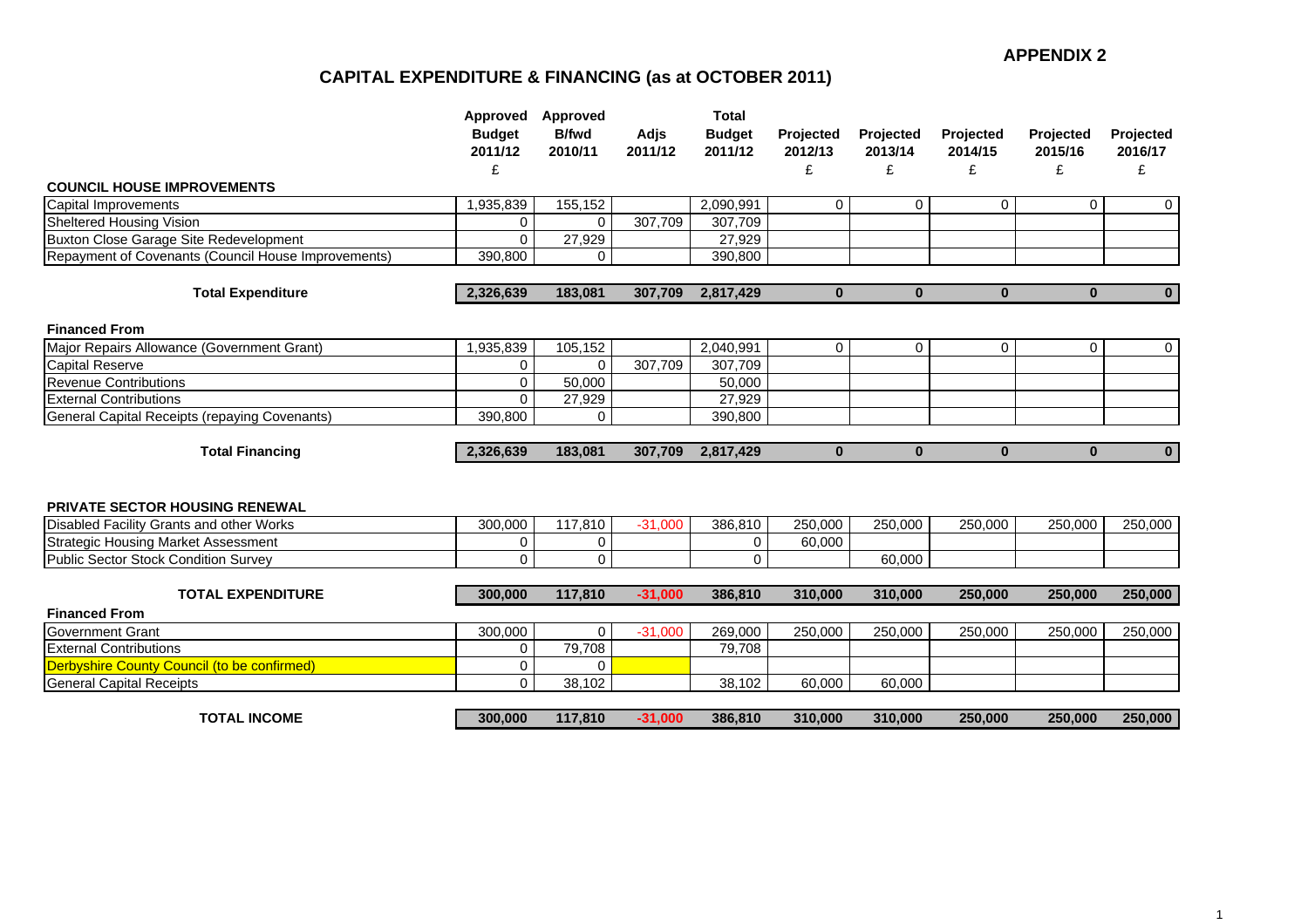## **CAPITAL EXPENDITURE & FINANCING (as at OCTOBER 2011)**

|                                                                                                                                                                                              | <b>Budget</b><br>2011/12<br>£ | Approved Approved<br><b>B/fwd</b><br>2010/11 | Adjs<br>2011/12 | Total<br><b>Budget</b><br>2011/12 | <b>Projected</b><br>2012/13<br>£ | Projected<br>2013/14<br>£ | Projected<br>2014/15<br>£ | Projected<br>2015/16<br>£ | Projected<br>2016/17<br>£ |
|----------------------------------------------------------------------------------------------------------------------------------------------------------------------------------------------|-------------------------------|----------------------------------------------|-----------------|-----------------------------------|----------------------------------|---------------------------|---------------------------|---------------------------|---------------------------|
| <b>GENERAL FUND INVESTMENT PROGRAMME</b>                                                                                                                                                     |                               |                                              |                 |                                   |                                  |                           |                           |                           |                           |
| <b>COMMUNITY SERVICES</b>                                                                                                                                                                    |                               |                                              |                 |                                   |                                  |                           |                           |                           |                           |
| Hilton Village Hall Extension - Growth Point Funded                                                                                                                                          | 0                             | 270,732                                      |                 | 270,732                           |                                  |                           |                           |                           |                           |
| Hilton Multi Games Area - Growth Point Funded                                                                                                                                                | $\mathbf 0$                   | 23,058                                       |                 | 23,058                            |                                  |                           |                           |                           |                           |
| Melbourne Leisure Centre - Feasibility Study - Growth Point                                                                                                                                  | 0                             | 48,003                                       |                 | 48,003                            |                                  |                           |                           |                           |                           |
| Greenbank Leisure Centre - Fees and Bid Costs                                                                                                                                                | 0                             | 60,920                                       |                 | 60,920                            |                                  |                           |                           |                           |                           |
| Chestnut Avenue Recreation Ground, Midway - Growth Point                                                                                                                                     | 0                             | $\mathbf 0$                                  |                 | $\mathbf 0$                       |                                  |                           |                           |                           |                           |
| Eureka Park - Growth Point Funded                                                                                                                                                            | $\mathbf 0$                   | 50,694                                       |                 | 50,694                            |                                  |                           |                           |                           |                           |
| Youth and Play Facilities                                                                                                                                                                    | $\mathbf 0$                   | 137,072                                      |                 | 137,072                           |                                  |                           |                           |                           |                           |
| Rosliston - Business Units and the Glade                                                                                                                                                     | 0                             | $\mathbf 0$                                  |                 | $\mathbf{0}$                      |                                  |                           |                           |                           |                           |
| <b>Community Partnership Scheme</b>                                                                                                                                                          | $\Omega$                      | 42,978                                       |                 | 42,978                            |                                  |                           |                           |                           |                           |
| <b>ENVIRONMENTAL AND DEVELOPMENT SERVICES</b>                                                                                                                                                |                               |                                              |                 |                                   |                                  |                           |                           |                           |                           |
| <b>Town Centre Improvements</b><br>Partnership Schemes in Conservation Areas                                                                                                                 | $\Omega$<br>30,000            | 0<br>$\overline{0}$                          |                 | 0<br>30,000                       | 30,000                           |                           |                           |                           |                           |
| <b>PROPERTY and OTHER ASSETS</b><br>Repairs to Village Halls and Community Facilities<br>Public Buildings - Planned Maintenance Programme<br><b>Vehicles - Contribution to Renewals Fund</b> | 0<br>$\mathbf 0$<br>225,000   | 48,762<br>58,032<br>0                        |                 | 48,762<br>58,032<br>225,000       | 225,000                          | 250,000                   | 250,000                   | 250,000                   | 250,000                   |
| Civic Car                                                                                                                                                                                    | $\Omega$                      | 0                                            |                 | 0                                 |                                  |                           |                           | 20,000                    |                           |
| <b>Repayment of Covenants</b>                                                                                                                                                                | 81,345                        | 0                                            |                 | 81,345                            |                                  |                           |                           |                           |                           |
| <b>TOTAL EXPENDITURE - GENERAL FUND</b>                                                                                                                                                      | 336,345                       | 740,251                                      |                 | 0 1,076,596                       | 255,000                          | 250,000                   | 250,000                   | 270,000                   | 250,000                   |
| <b>Financed From</b>                                                                                                                                                                         |                               |                                              |                 |                                   |                                  |                           |                           |                           |                           |
| External Funding (Growth Point and DDEP)                                                                                                                                                     | $\mathbf 0$                   | 453,407                                      |                 | 453,407                           |                                  |                           |                           |                           |                           |
| <b>External Contributions</b>                                                                                                                                                                | 30,000                        | 137,072                                      |                 | 167,072                           | 30,000                           |                           |                           |                           |                           |
| <b>General Capital Receipts</b>                                                                                                                                                              | 306,345                       | 149,772                                      |                 | 456,117                           | 225,000                          | 250,000                   | 250,000                   | 270,000                   | 250,000                   |
|                                                                                                                                                                                              |                               |                                              |                 |                                   |                                  |                           |                           |                           |                           |
| <b>TOTAL INCOME - GENERAL FUND</b>                                                                                                                                                           | 336,345                       | 740,251                                      |                 | $0$ 1,076,596                     | 255,000                          | 250,000                   | 250,000                   | 270,000                   | 250,000                   |
|                                                                                                                                                                                              |                               |                                              |                 |                                   |                                  |                           |                           |                           |                           |
| <b>TOTAL EXPENDITURE - ALL SCHEMES</b>                                                                                                                                                       | 2,962,984                     | 1,041,142                                    | 276,709         | 4,280,835                         | 565,000                          | 560,000                   | 500,000                   | 520,000                   | 500,000                   |
| <b>TOTAL INCOME - ALL SCHEMES</b>                                                                                                                                                            |                               | 2,962,984 1,041,142                          |                 | 276,709 4,280,835                 | 565,000                          | 560,000                   | 500,000                   | 520,000                   | 500,000                   |